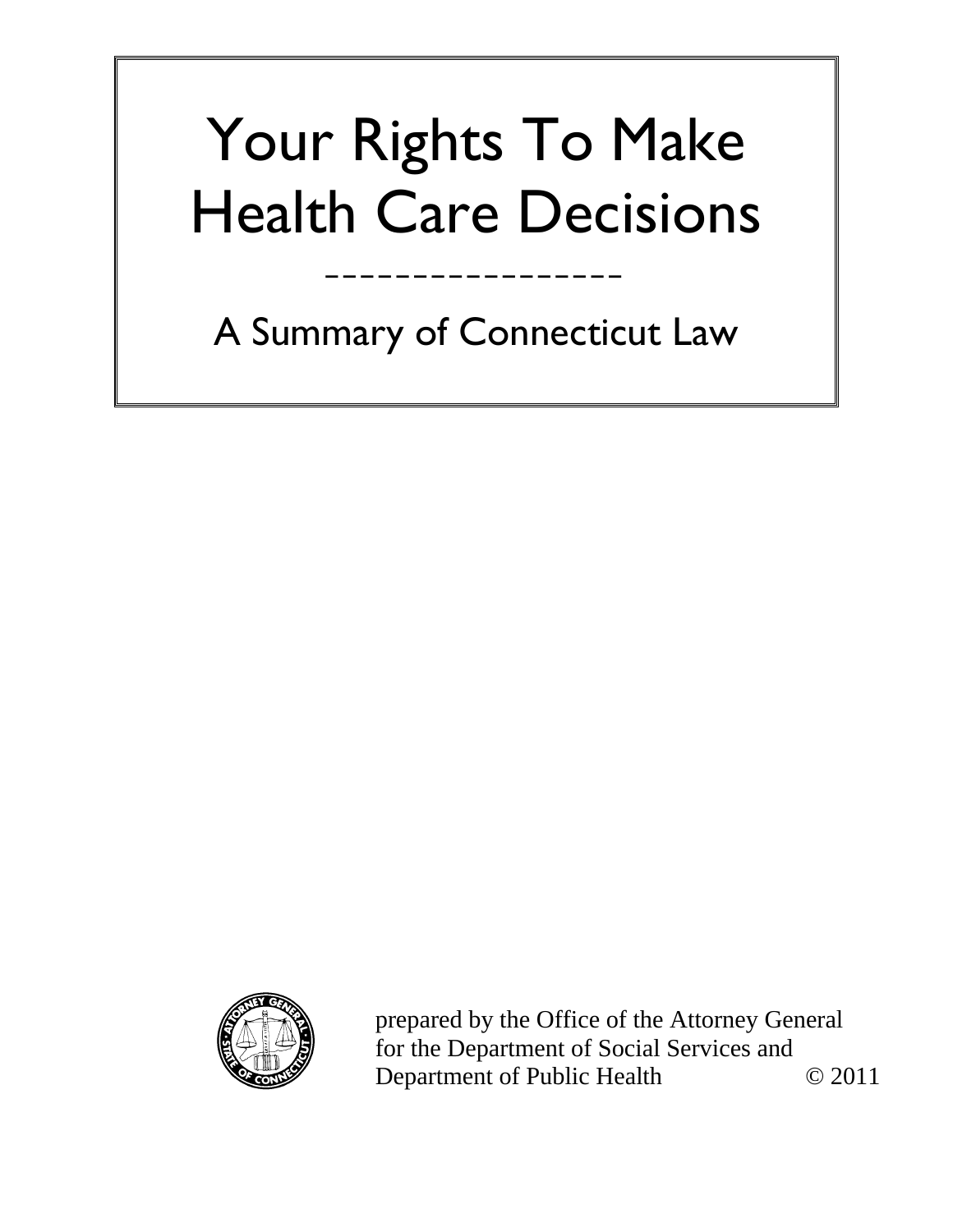### **Your Rights to Make Health Care Decisions**

You have the right to make health care decisions about the medical care you receive. If you do not want certain treatments, you have the right to tell your physician you do not want them and have your wishes followed.

You also have the right to receive information from your physician to assist you in reaching a decision about what medical care is to be provided to you.

There may come a time when you are unable to actively participate in determining your treatment due to serious illness, injury or other disability.

This booklet discusses the options available in Connecticut to help you to provide written instructions to guide your physician, family and others as to what treatment choices you desire to be made if you can not express your wishes. It also shows you how to appoint someone to make decisions on your behalf.

#### **Frequently Asked Questions**

#### **Do I have the right to make health care decisions?**

Yes. Adult patients in Connecticut have the right to determine what, if any, medical treatment they will receive. If you can understand the nature and consequences of the health care decisions that you are being asked to make, you may agree to treatment that may help you or you may refuse treatment even if the treatment might keep you alive longer.

#### **Do I have the right to information needed to make a health care decision?**

Yes. Physicians have the responsibility to provide patients with information that can help them to make a decision. Your physician will explain:

- what treatments may help you;
- how each treatment may affect you, that is, how it can help you and what, if any, serious problems or side effects the treatment is likely to cause;
- what may happen if you decide not to receive treatment.

Your physician may also recommend what, if any, treatment is medically appropriate, but the final decision is yours to make. All of this information is provided so you can exercise your right to decide your treatment wisely.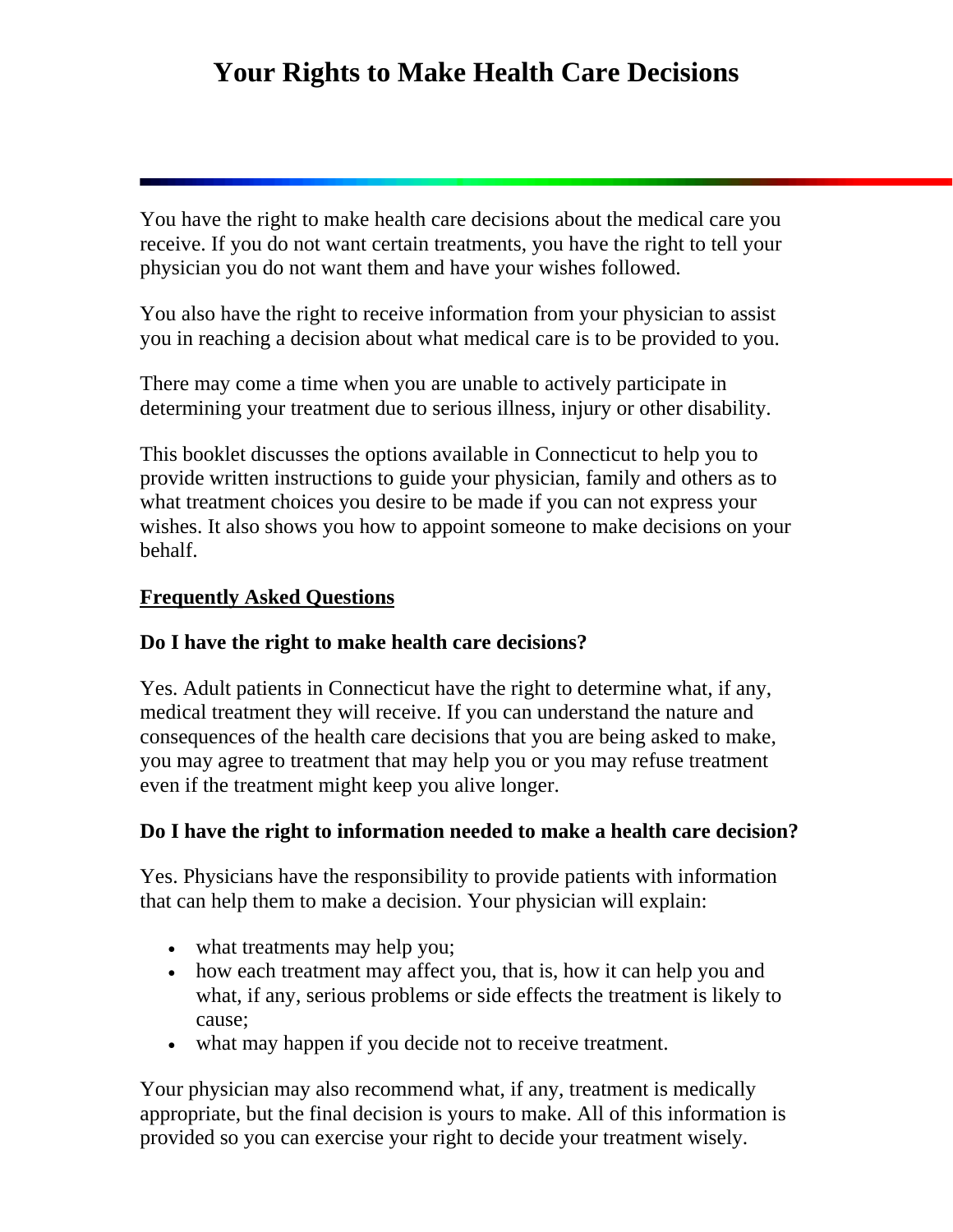#### **What is an advance directive?**

An advance directive is a legal document through which you may provide your directions or express your preferences concerning your medical care and/or to appoint someone to act on your behalf. Physicians and others use them when you are unable to make or communicate your decisions about your medical treatment.

Advance directives are prepared before any condition or circumstance occurs that causes you to be unable to actively make a decision about your medical care.

In Connecticut, there are two types of advance directives:

- the living will or health care instructions
- the appointment of a health care representative

#### **Must I have an advance directive?**

No. You do not have to make a living will or other type of advance directive to receive medical care or to be admitted to a hospital, nursing home or other health care facility. No person can be denied medical care or admission based on whether they have signed a living will or other type of advance directive.

If someone refuses to provide you medical care or admit you unless you sign a living will or other type of advance directive, contact the Department of Public Health in Hartford, Connecticut at 860-509-7400.

#### **What is a living will?**

A living will is a document that states your wishes regarding any kind of health care you may receive. Should you be in a terminal condition or permanently unconscious, the living will can also tell your physician whether you want "life support systems" to keep you alive or whether you do not want to receive such treatment, even if the result is your death. A living will goes into effect only when you are unable to make or communicate your decisions about your medical care.

#### **What does terminal condition and permanently unconscious mean?**

A patient is in a "terminal condition" when the physician finds that the patient has a condition which is (1) incurable or irreversible and (2) will result in death within a relatively short time if life support systems are not provided. "Permanently unconscious" means a permanent coma or persistent vegetative state where the patient is not aware of himself or his surroundings and is unresponsive.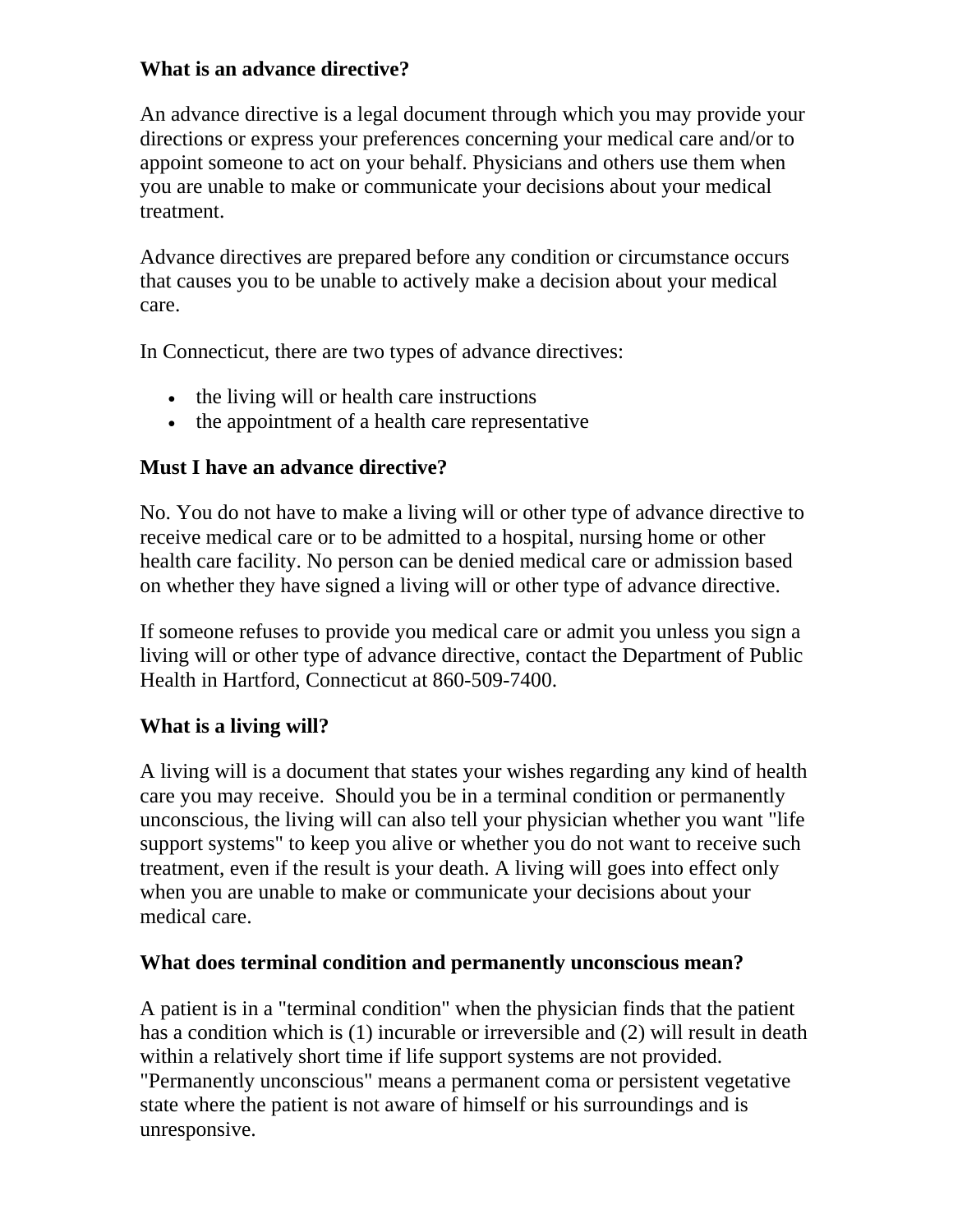#### **What is a life support system?**

A "life support system" is a form of treatment that only delays the time of your death or maintains you in a state of permanent unconsciousness. Life support systems may include among other things:

- devices such as respirators and dialysis;
- cardiopulmonary resuscitation (CPR);
- food and fluids supplied by artificial means, such as feeding tubes and intravenous fluids.

It does not include

- normal means of eating and drinking, such as eating with assistance of another person or through a straw;
- medications that help manage pain;

#### **Will I receive medication for pain if I have a living will?**

Yes. A living will does not affect the requirement that your doctor provide you with pain medication or care designed solely to maintain your physical comfort (for example, care designed to maintain your circulation or the health of your skin and muscles). This type of care must be provided whenever appropriate.

#### **What is a health care representative?**

A health care representative is a person whom you authorize in writing to make any and all health care decisions on your behalf including the decision whether to withhold or withdraw life support systems. A health care representative does not act unless you are unable to make or communicate your decisions about your medical care. The health care representative will make decisions on your behalf based on your wishes, as stated in a living will or as otherwise known to your health care representative. In the event your wishes are not clear or a situation arises that you did not anticipate, your health care representative will make a decision in your best interests, based upon what is known of your wishes.

#### **What kind of treatment decisions can be made by a health care representative?**

A health care representative can make any and all health care decisions for you, including the decision to accept or refuse any treatment, service or procedure used to diagnose or treat any physical or mental condition. The health care representative can also make the decision to provide, withhold or withdraw life support systems. The health care representative cannot make decisions for certain specific treatments which by law have special requirements.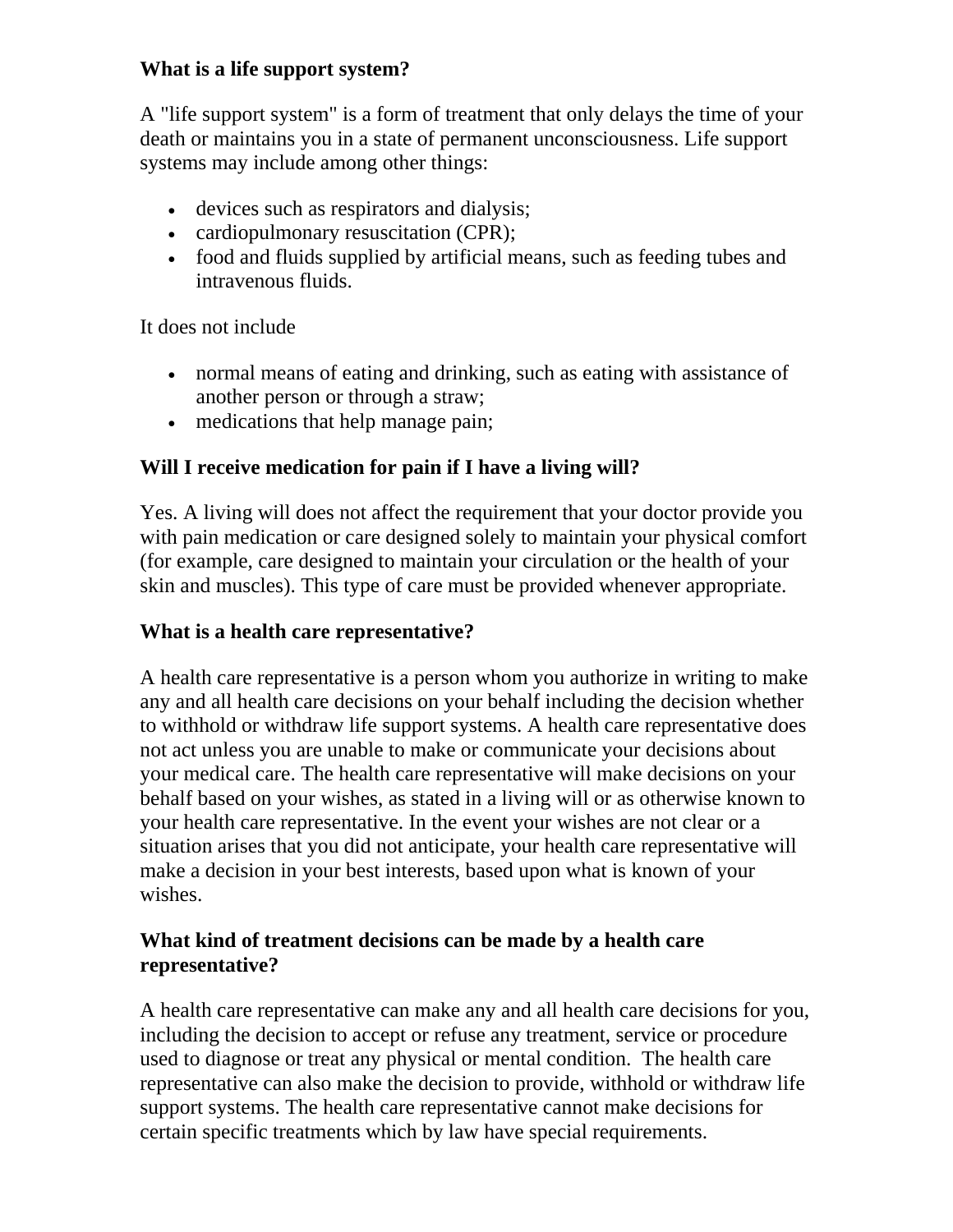#### **How will my health care representative know when to get involved in making decisions for me?**

At any time after you appoint your health care representative, your health care representative can ask your attending physician to provide written notice if your physician finds that you are unable to make or communicate your decisions about your medical care. Even if your health care representative does not do so, your health care providers will usually seek out your health care representative once they determine that you are unable to make or communicate your decisions about your medical care.

#### **What is a conservator?**

A "conservator of the person" is someone appointed by the Probate Court when the Court finds that a person is incapable of caring for himself/herself including the inability to make decisions about his or her medical care. A person who is conserved by a court is known as a "ward".

The conservator of the person is responsible for making sure that the ward's health and safety needs are taken care of and generally also has the power to give consent for the ward's medical care, treatment and services.

 You can name in advance the person you want the Court to appoint as your conservator if you become incapable of making your own decisions. If you have a conservator, he or she will be consulted in all medical care decisions. If you have a living will, however, the conservator's consent is not required to carry out your wishes as expressed in the living will.

If a conservator is later appointed for you, he or she must follow your health care instructions, either as expressed in a living will, or as otherwise known to your conservator made while you were able to make and communicate health care decisions. Further, a conservator cannot revoke your advance directives without a probate court order.

#### **How are decisions made if I have both a health care representative and a conservator?**

Generally, the decision of a health care representative will be followed if the conservator and health care representative disagree unless the probate court orders otherwise. This rule may not apply when the conservator has been appointed in some particular situations.

#### **What advance directives should I have?**

If you want to be sure that your wishes about your medical care are known if you cannot express them yourself, you should have a living will and you should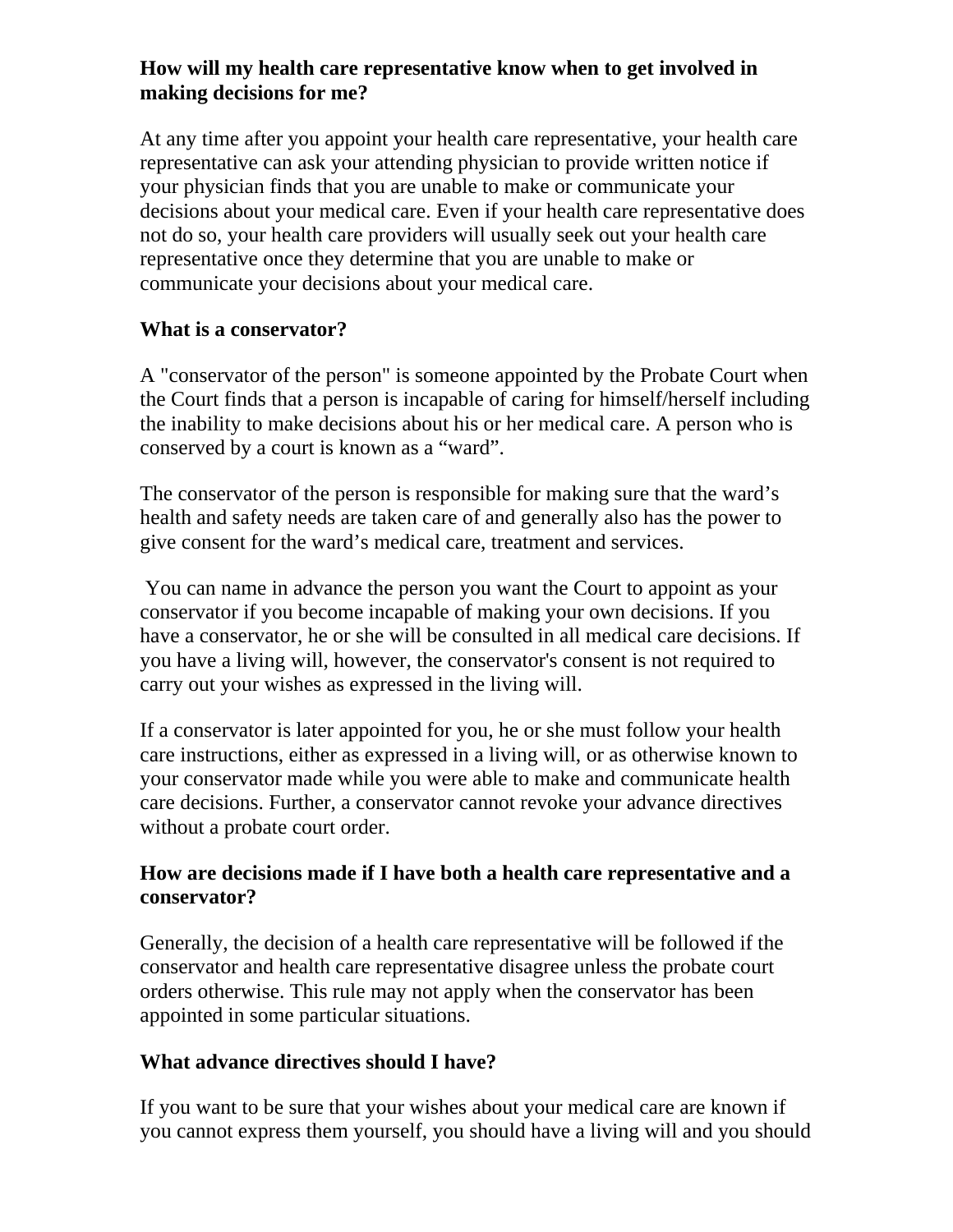also appoint a health care representative. Each of these advance directives has a special importance.

If you are unable to make or communicate your preferences as to your medical care, your physician will likely look first to your living will as the source of your wishes. Your health care representative can make decisions on your behalf according to what is stated in your living will. In situations that are not addressed by your living will, your health care representative can make a decision in your best interests consistent with what is known of your wishes.

#### **Who can I name as my health care representative or as my conservator?**

If you wish to you can name the same person to be your health care representative and to be your conservator. The following persons cannot be named your health care representative:

- your physician;
- if you are a patient at a hospital or nursing home or if you have applied for admission, the operators, administrators, and employees of the facility;
- an administrator or employee of a government agency responsible for paying for your medical care.

Other than these restrictions, you can name anyone you feel is appropriate to serve as your health care representative. Of course, you should speak to the person whom you intend to name and be sure of his or her willingness to serve and to act on your wishes.

#### **Do I need a lawyer to create an advance directive?**

No. You do not need a lawyer to create an advance directive. You can use the forms in this booklet.

#### **Do I need a notary to create an advance directive?**

Except for optional forms, the forms do not require the use of a notary. An additional optional form called a witnesses' affidavit that is included among the forms in this booklet requires a notary public or a lawyer to verify the signature of the witnesses. This form is discussed in more detail in the next section. If you have legal questions, you should consult a lawyer.

#### **Do I have to sign my advance directives in front of witnesses?**

Yes. You must sign the document in the presence of two witnesses in order for the advance directives to be valid. The witnesses then sign the form.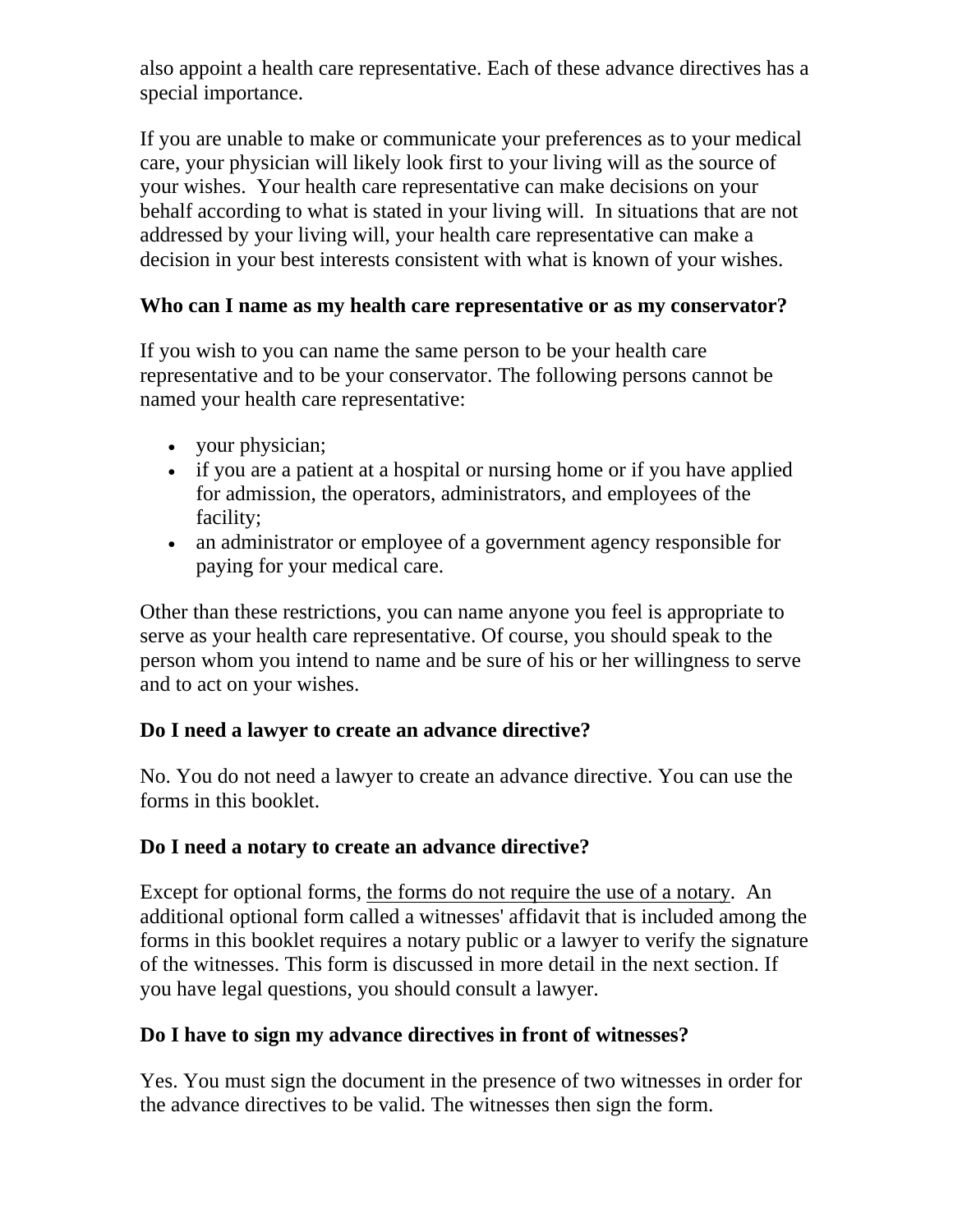For the living will and the appointment of health care representative, an optional form is provided in this booklet. It is called a witnesses' affidavit. It is the witnesses' sworn statement that they saw you sign the living will or appointment form, that you were of sound mind and it was your free choice to do so. In the event that there is a dispute regarding your living will or appointment of a health care representative, the witnesses' affidavits support its validity. This affidavit requires the use of an attorney or notary public. No other form requires the use of a notary or an attorney.

#### **Who can witness my signature on an advance directive?**

In general, Connecticut law does not state who may or may not be a witness to your advance directive. An important exception is that the person who you appoint to be your health care representative or as your conservator cannot be a witness to your signature of the appointment form.

#### **Once I complete an advance directive what should I do?**

You should tell the following persons that you have completed an advance directive and give them copies of the directives you have made:

- your physician;
- $\bullet$  the person(s) you have named as a health care representative;
- anyone who will make the existence of your advance directives known if you cannot do so yourself, such as family members, close friends, your clergy or lawyer.

You should also bring copies with you when you are admitted to a hospital, nursing home or other health care facility. The copies will be made part of your medical record.

#### **After I complete an advance directive, can I revoke it?**

Yes. You can revoke your living will or appointment of a health care representative at any time. A living will can be revoked either orally or in writing. If you sign a new living will, it may revoke any prior living will you made.

However, to revoke your appointment of a health care representative, you must do so in writing that is observed and signed by two witnesses in order for the revocation to be valid.

Remember whenever you revoke an advance directive to tell your physician and others who have copies of your advance directive.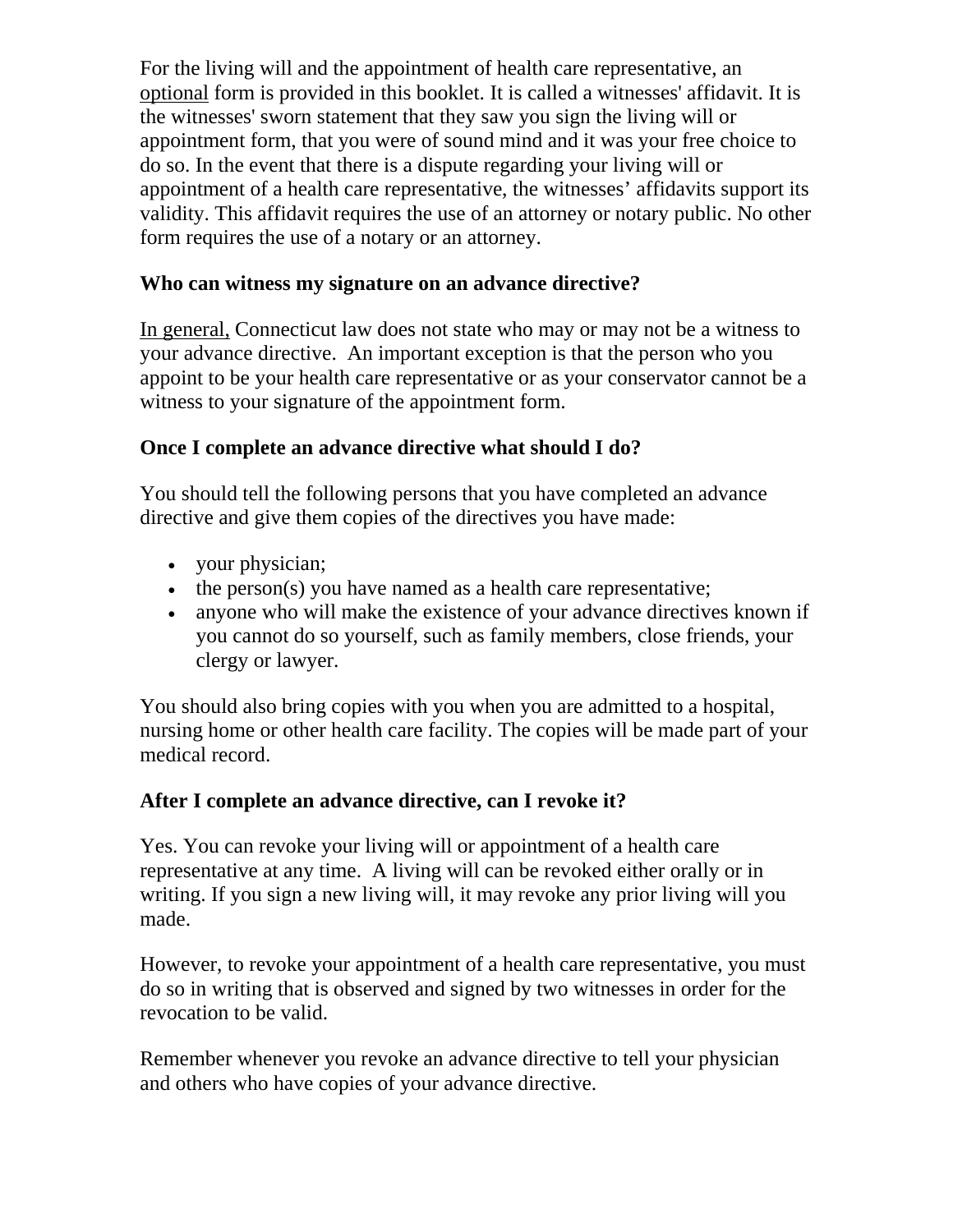To revoke your designation of a conservator, you can do so either in writing or by making a new designation which states that earlier designations are revoked. It is advisable to put any revocation in writing. However, once a court has appointed a conservator, it cannot be revoked without a court order.

#### **If I already have a living will or appointed someone to make health care decisions, do I need a new one?**

No. Connecticut's living will statutes were revised effective October 1, 2006. If your living will and other advance directives, such as a health care agent or power of attorney for health care, were completed prior to this date, they are still valid, although they are slightly different than the new advance directives.

On October 1, 2006, the health care representative replaced the appointment of a health care agent and power of attorney for health care. The health care representative is, in effect, a combination of these two types of advance directives. The new living will makes clear that the living will can be used to provide your instructions regarding any type of health care, not just life support systems.

#### **If I don't have an advance directive, how will my wishes be considered if I am unable to speak for myself?**

If you are unable to make and communicate your decision concerning your medical care and you do not have a living will, your physician can consult with other persons to determine what your wishes are regarding the withholding or withdrawal of life support systems. If you have discussed your wishes with your physician, he or she will, of course, know your stated wishes. Your physician may also ask your health care representative, your next of kin or close relatives and your conservator, if one has been appointed, what you have told them about your wishes regarding withholding or withdrawing life support systems. If your wishes are unknown, then decisions will be made based upon what is in your best interests.

It is not recommended that you rely on oral instructions to these individuals to make your wishes known. If there is no living will, such instructions are required to be specific and may need to be proven in a court. You are better advised to complete a living will or appoint a health care representative if you want to be sure that your wishes will be understood and known in the event you are unable to state them yourself.

#### **What is a document of anatomical gift?**

It is a document in which you make a gift of all or any part of your body to take effect upon death. Any adult may make an anatomical gift in writing, including through a will, a donor card or by a statement imprinted or attached to a motor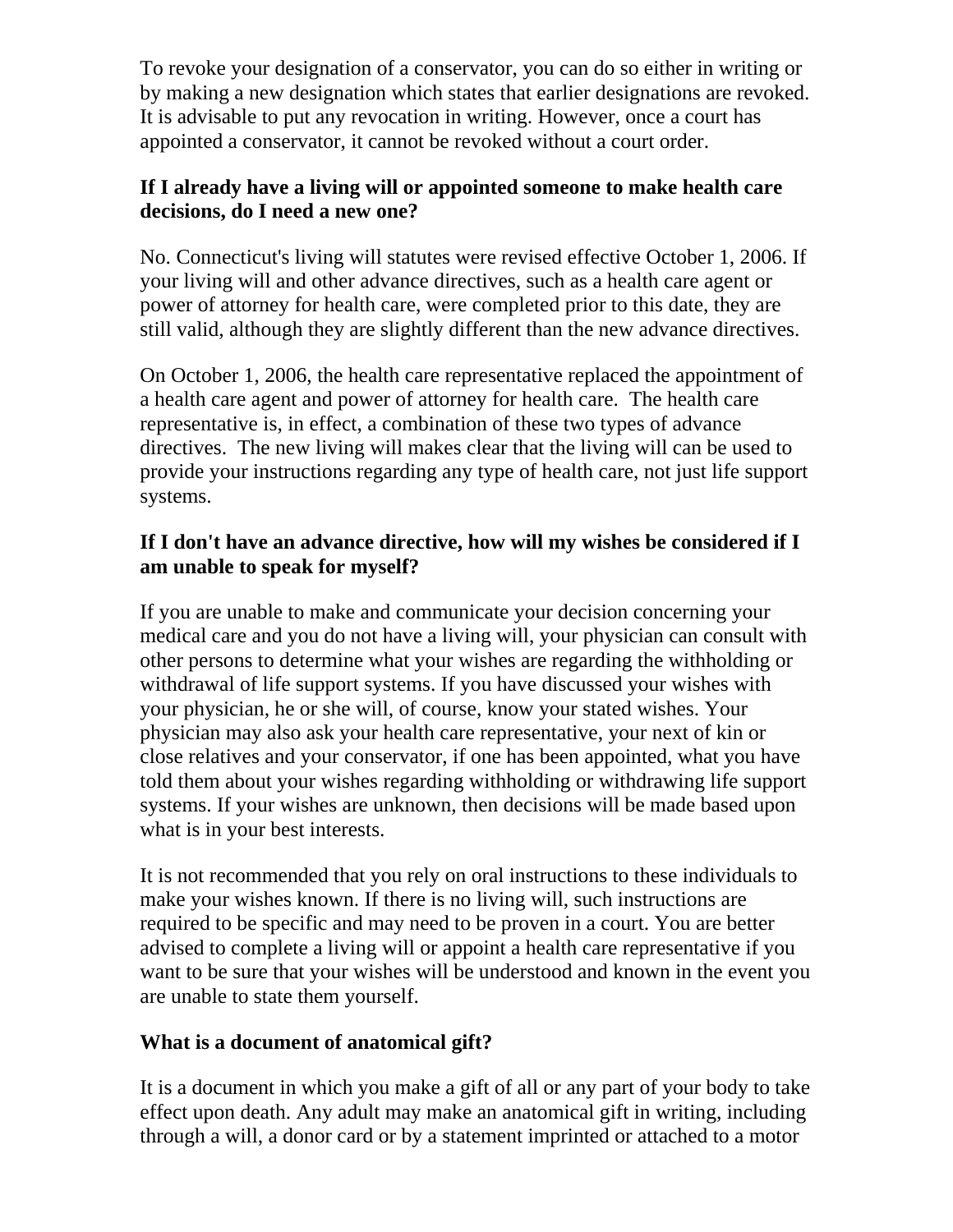vehicle operator's license. An anatomical gift may be made for the purpose of transplants, therapy, research, medical or dental education, or the advancement of medical or dental science. If you do not limit the gift's purpose to one or some of these uses, the gift can be used for any of these purposes. You may select who receives the gift - a hospital, physician, college, or an organ procurement group. You may also specify that the gift be used for transplant or therapy for a particular person. If no one is named to receive the gift, any hospital may do so.

#### **Can I revoke an anatomical gift?**

Yes. An anatomical gift may be revoked or changed only by (1) a signed statement; (2) an oral statement in the presence of two witnesses; (3) or by informing your physician if you are in a terminal condition. An anatomical gift may not be revoked after the donor's death.

#### **What if I have more questions?**

If you have additional questions about advance directives, discuss them with your physician and family. A social worker, patient representative or chaplain may be able to assist you, but they cannot provide legal advice. If you have legal questions, you should speak with a lawyer.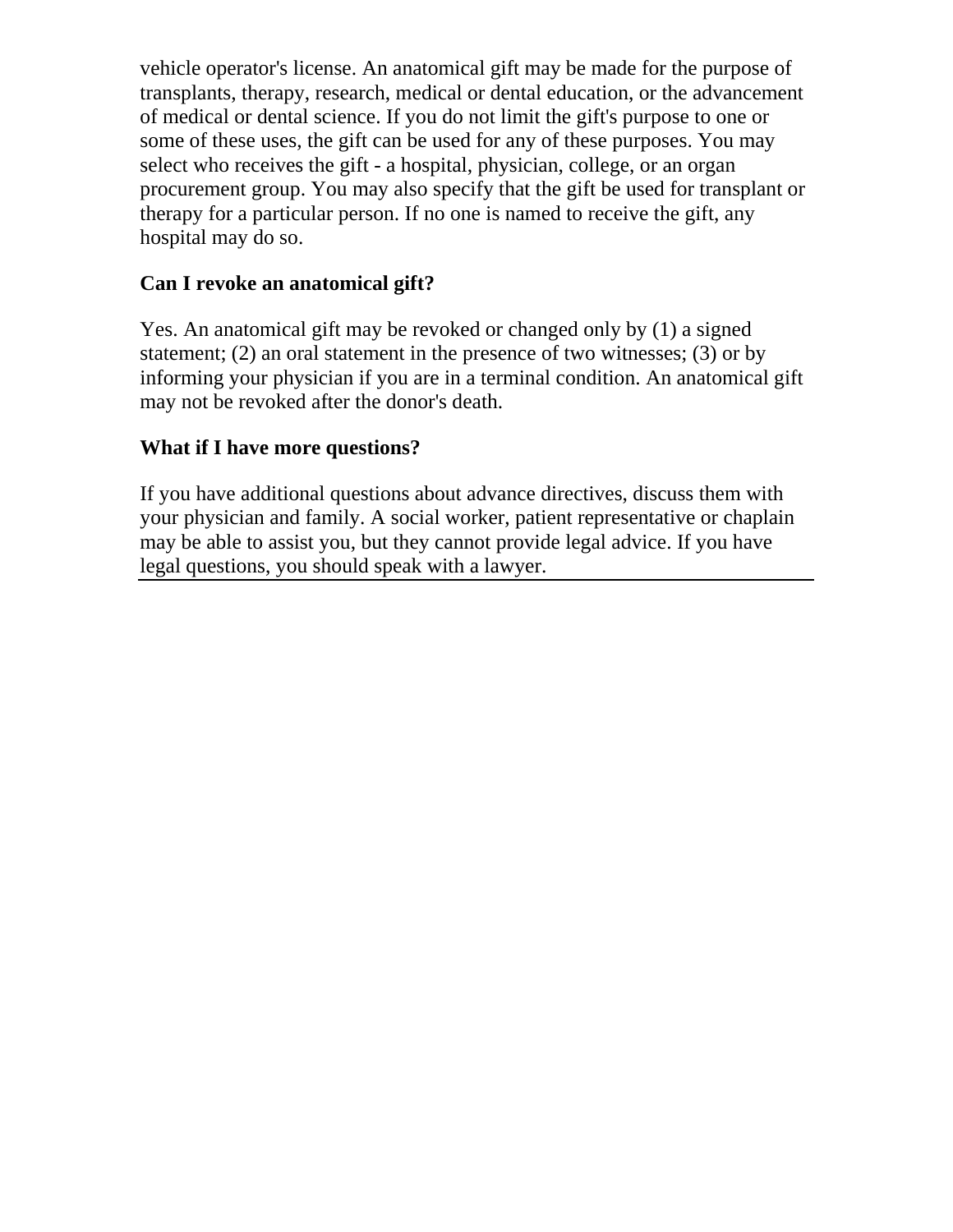### **ADVANCE DIRECTIVE FORMS**

Three sets of forms are contained in this booklet.

- 1. A **combined advance directive** form includes all of the advance directives- appointment of health care representative, living will, appointment of conservator and organ donation into one form. In the combined form, there is a place where you can choose to not make or use each kind of directive by signing your initials.
- 2. An **appointment of health care representative** form if you wish to only appoint a health care representative.
- 3. A **living will or health care instructions** if you wish to only make your wishes known but not appoint anyone to act on your behalf.

Each form includes the optional witness affidavit form.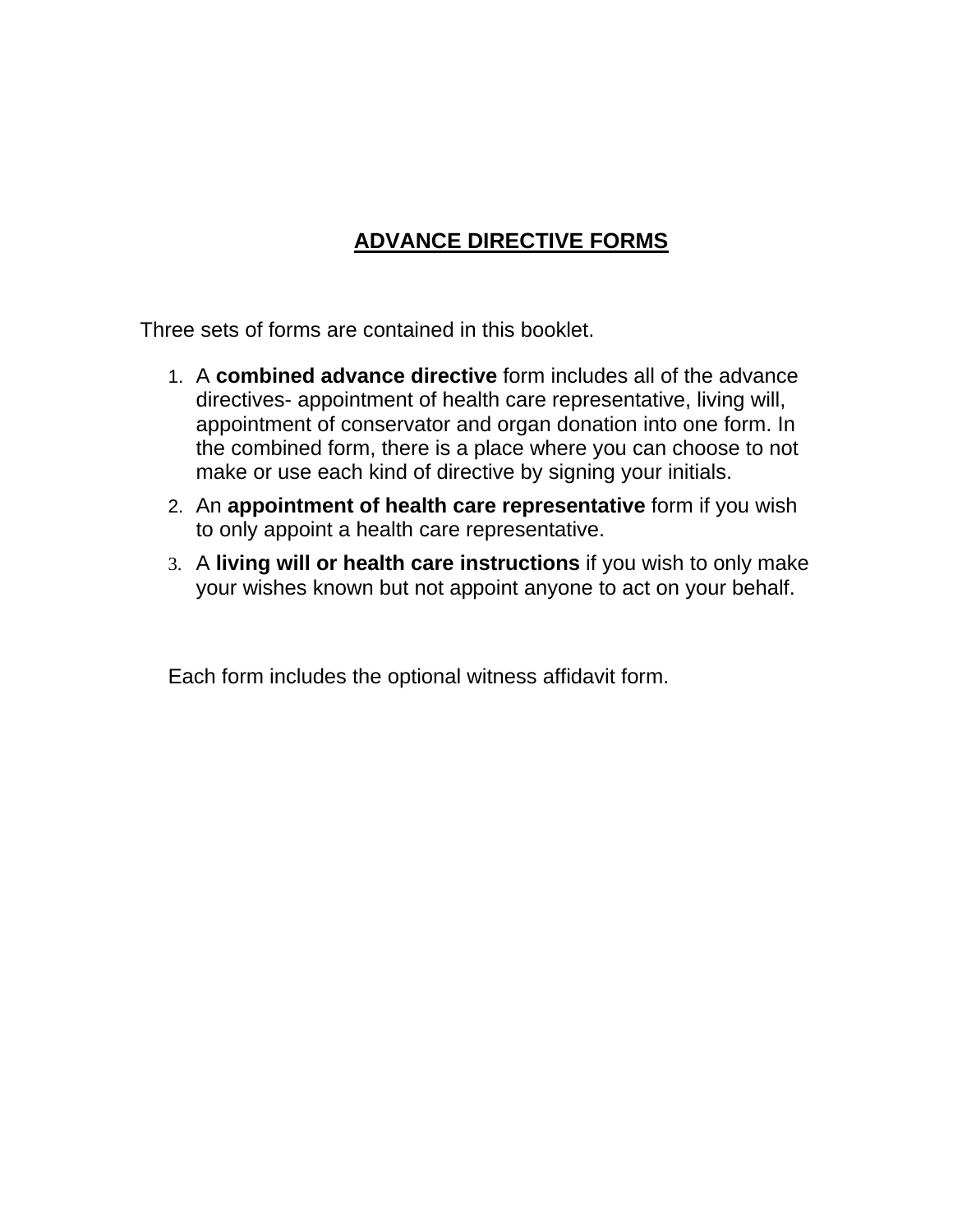# **COMBINED ADVANCE DIRECTIVES FORM**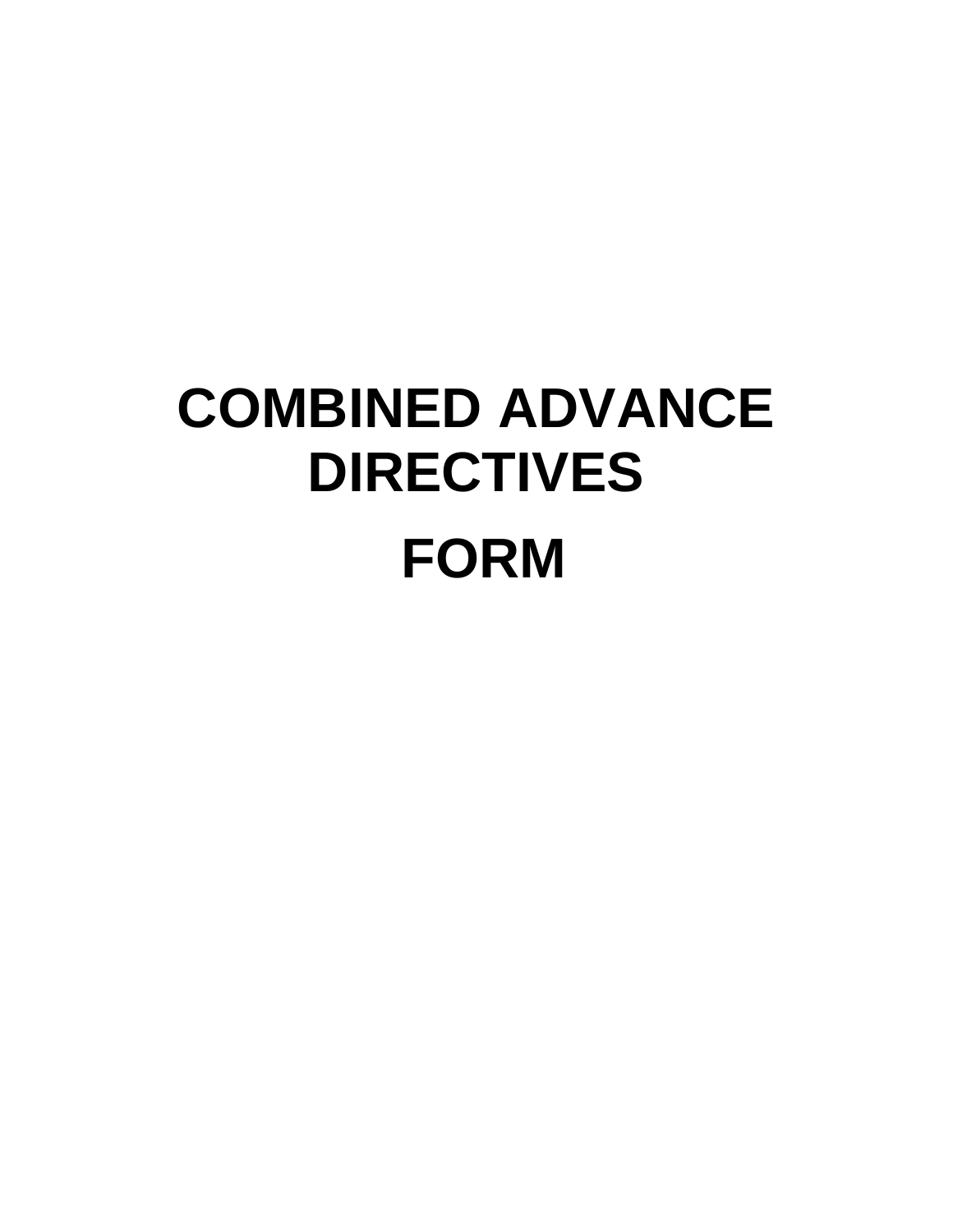To Any Physician Who Is Treating Me, this document contains the following:

- 1. My Appointment of A Health Care Representative
- 2. My Living Will or Health Care Instructions
- 3. My Document of Anatomical Gift
- 4. The Designation of My Conservator Of The Person For My Future Incapacity

As my physician, you may rely on these health care instructions and decisions made by my health care representative or conservator of my person, if I am unable to make a decision for myself.

I choose not to appoint a health care representative, please go to the next page. (Initial here)

#### **APPOINTMENT OF HEALTH CARE REPRESENTATIVE**

I appoint **I** appoint representative. If my attending physician determines that I am unable to understand and appreciate the nature and consequences of health care decisions and unable to reach and communicate an informed decision regarding treatment, **my health care representative is authorized to (1) accept or refuse any treatment, service or procedure used to diagnose or treat my physical or mental condition, except as otherwise provided by law, such as psychosurgery or shock therapy as defined in Conn. Gen. Stat. § 17a-540, and (2) make the decision to provide, withhold or withdraw life support systems**.

I direct my health care representative to make decisions on my behalf in accordance with my wishes, as stated in this document or as otherwise known to my health care representative. In the event my wishes are not clear or a situation arises that I did not anticipate, my health care representative may make a decision in my best interests, based upon what is known of my wishes.

| lf                          | is unwilling or unable to serve as my health care |
|-----------------------------|---------------------------------------------------|
| representative, I appoint   | to be my alternative                              |
| health care representative. |                                                   |

I further instruct that as required by law my attending physician disclose to my health care representative protected health information regarding my ability to understand and appreciate the nature and consequences of health care decisions and to reach and communicate an informed decision regarding treatment at the representative's request made at anytime after I sign this form.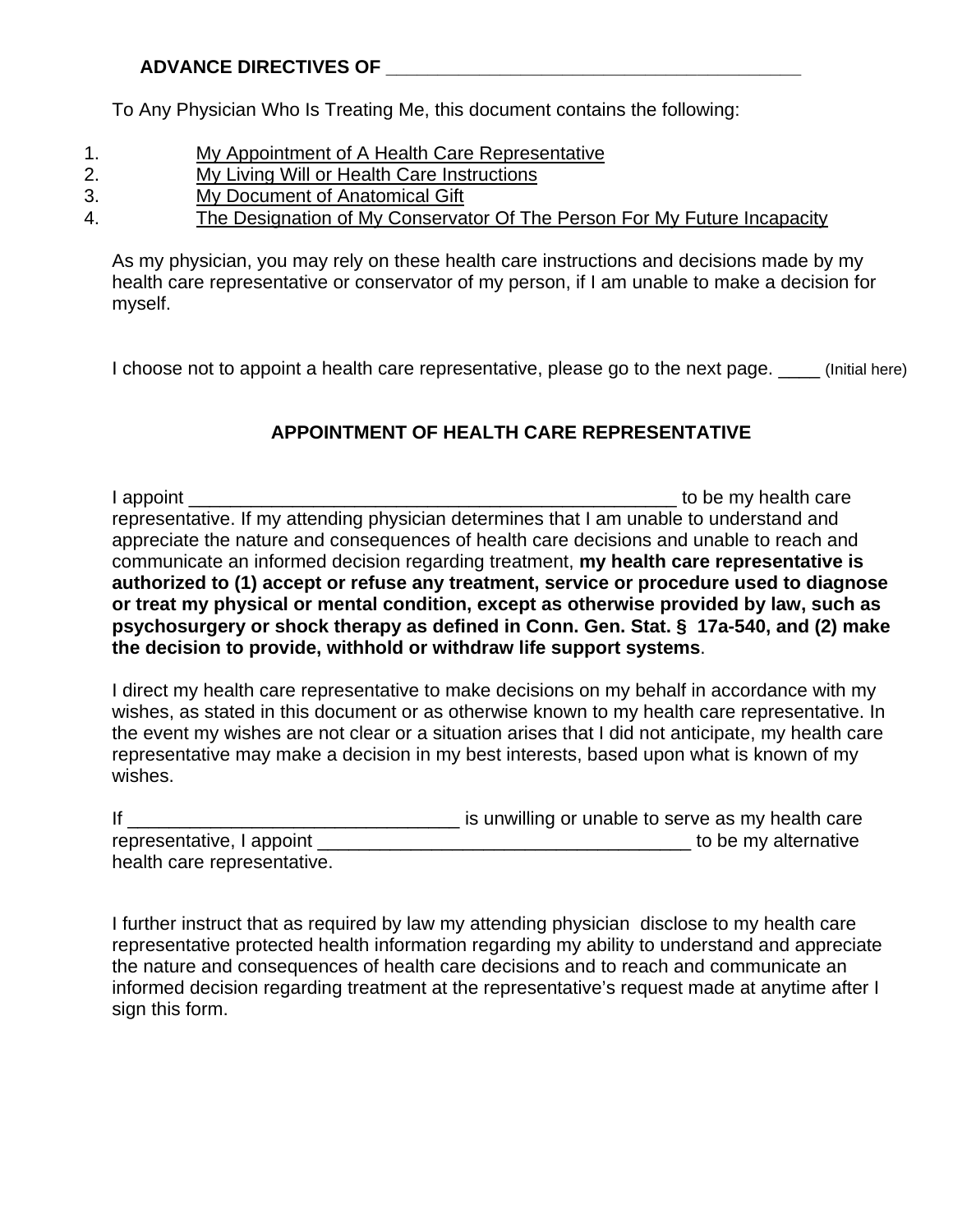#### **LIVING WILL or HEALTH CARE INSTRUCTIONS**

If the time comes when I am incapacitated to the point when I can no longer actively take part in decisions for my own life, and am unable to direct my physician as to my own medical care, I wish this statement to stand as a statement of my wishes.

**I, \_\_\_\_\_\_\_\_\_\_\_\_\_\_\_\_\_\_\_\_\_\_\_\_\_\_\_\_\_\_\_\_, the author of this document, request that, if my condition is deemed terminal or if I am determined to be permanently unconscious, I be allowed to die and not be kept alive through life support systems**.

By terminal condition, I mean that I have an incurable or irreversible medical condition which, without the administration of life support systems, will, in the opinion of my attending physician, result in death within a relatively short time. By permanently unconscious I mean that I am in a permanent coma or persistent vegetative state which is an irreversible condition in which I am at no time aware of myself or the environment and show no behavioral response to the environment.

#### *Specific Instructions*

Listed below are my instructions regarding particular types of life support systems. This list is not all-inclusive. My general statement that I not be kept alive through life support systems provided to me is limited only where I have indicated that I desire a particular treatment to be provided.

|                                                       | Provide | Withhold                                                                                                             |
|-------------------------------------------------------|---------|----------------------------------------------------------------------------------------------------------------------|
| <b>Cardiopulmonary Resuscitation</b>                  |         |                                                                                                                      |
| Artificial Respiration (including a respirator)       |         |                                                                                                                      |
| Artificial means of providing nutrition and hydration |         | <u> 1989 - Johann Stein, mars an deutscher Stein und der Stein und der Stein und der Stein und der Stein und der</u> |
|                                                       |         |                                                                                                                      |
|                                                       |         |                                                                                                                      |
|                                                       |         |                                                                                                                      |
|                                                       |         |                                                                                                                      |
|                                                       |         |                                                                                                                      |
|                                                       |         |                                                                                                                      |
|                                                       |         |                                                                                                                      |
|                                                       |         |                                                                                                                      |
|                                                       |         |                                                                                                                      |

**I do want sufficient pain medication to maintain my physical comfort. I do not intend any direct taking of my life, but only that my dying not be unreasonably prolonged.**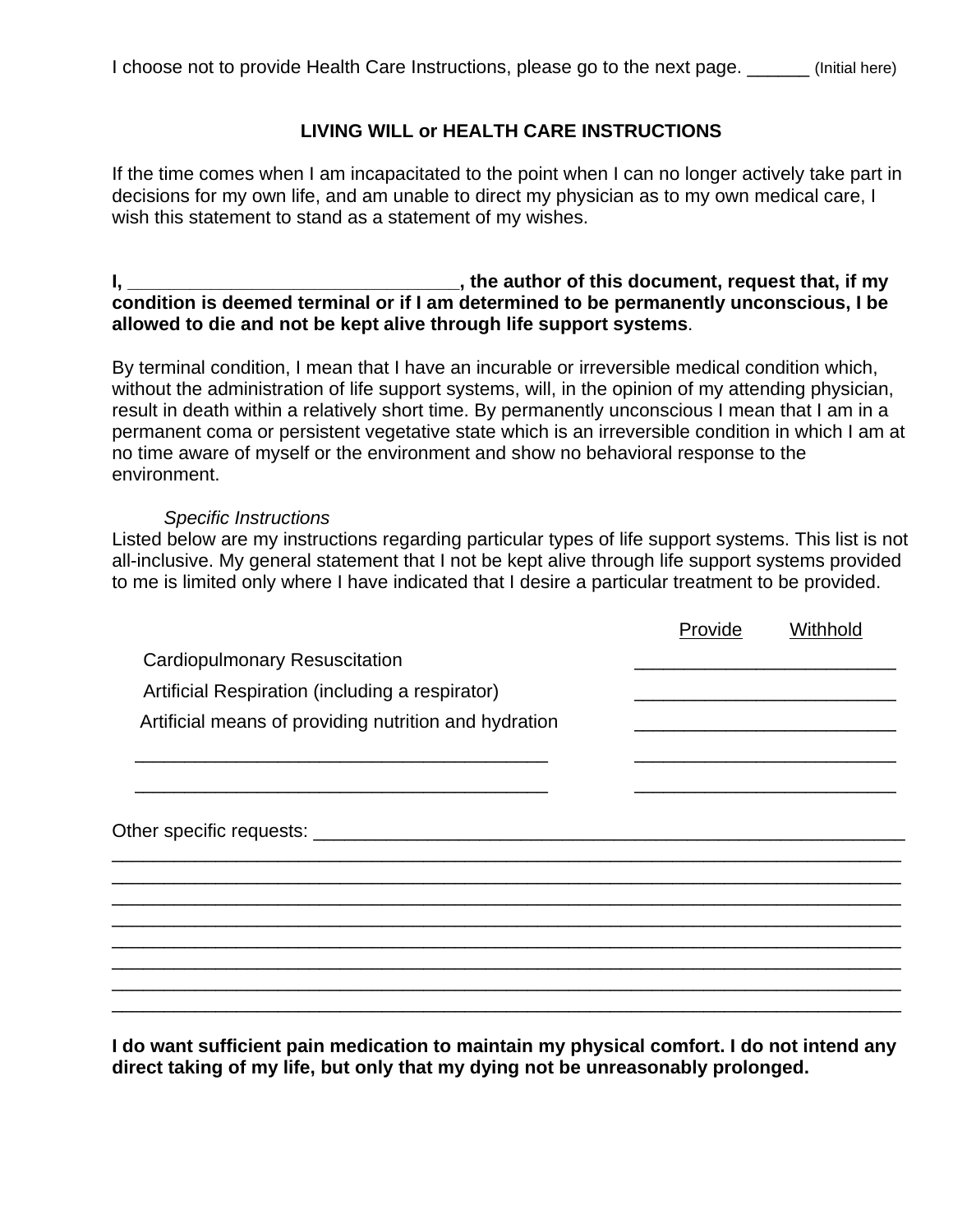#### **DOCUMENT OF ANATOMICAL GIFT**

| I make no anatomical gift at this time.                                                                                        | (Initial here) |
|--------------------------------------------------------------------------------------------------------------------------------|----------------|
| I hereby make this anatomical gift, if medically acceptable,<br>to take effect upon my death                                   | (Initial here) |
| I give: (check one) ____(1) any needed organs or parts<br>$\frac{1}{1}$ (2) only the following organs or parts:                |                |
| to be donated for: (check one)<br>(1) any of the purposes stated in subsection (a) of section 19a-279f of the general statutes |                |
|                                                                                                                                |                |

\_\_\_ (2) these limited purposes \_\_\_\_\_\_\_\_\_\_\_\_\_\_\_\_\_\_\_\_\_\_\_\_\_\_\_\_\_\_\_\_\_\_\_\_\_\_\_.

#### **DESIGNATION OF A CONSERVATOR OF THE PERSON**

I choose not to designate a person to be appointed as my conservator.  $\qquad \qquad$  (Initial here)

If a conservator of my person should need to be appointed, I designate

\_\_\_\_\_\_\_\_\_\_\_\_\_\_\_\_\_\_\_\_\_\_\_\_\_\_\_\_\_\_\_\_\_\_\_\_\_\_\_\_\_\_\_\_\_\_\_, be appointed my conservator.

If this person is unwilling or unable to serve as my conservator of my person, I designate be appointed my conservator.

No bond shall be required of either of them in any jurisdiction.

**These requests, appointments, and designations are made after careful reflection, while I am of sound mind. Any party receiving a duly executed copy or facsimile of this document may rely upon it unless such party has received actual notice of my revocation of it.** 

**x**[\\_\\_\\_\\_\\_\\_\\_\\_\\_\\_\\_\\_\\_\\_\\_\\_\\_\\_\\_\\_\\_\\_\\_\\_\\_\\_\\_\\_\\_\\_\\_\\_\\_\\_\\_\\_\\_\\_](www.esign.com)L.S. Date \_\_\_\_\_\_\_\_\_\_\_\_\_\_\_, 20\_\_\_\_

#### **WITNESSES' STATEMENTS**

This document was signed in our presence by \_\_\_\_\_\_\_\_\_\_\_\_\_\_\_\_\_\_\_\_\_\_\_\_\_\_\_\_\_ the author of this document, who appeared to be eighteen years of age or older, of sound mind and able to understand the nature and consequences of health care decisions at the time this document was signed. The author appeared to be under no improper influence. We have subscribed this document in the author's presence and at the author's request and in the presence of each other.

| (Witness)                  | (Witness)                  |
|----------------------------|----------------------------|
|                            |                            |
| (Number and Street)        | (Number and Street)        |
|                            |                            |
| (City, State and Zip Code) | (City, State and Zip Code) |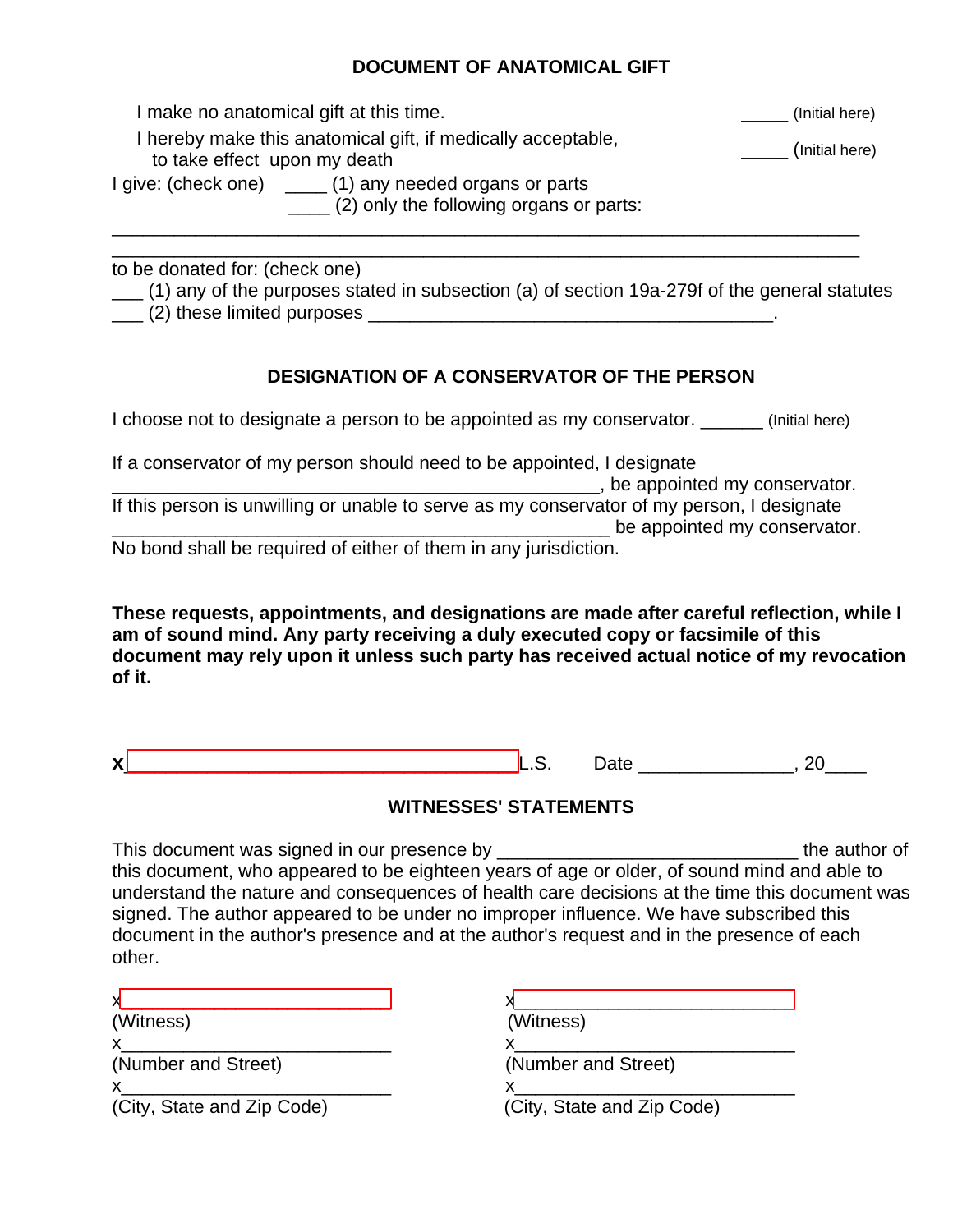**OPTIONAL FORM**

#### **WITNESSES' AFFIDAVITS**

| <b>STATE OF CONNECTICUT</b> |      |        |
|-----------------------------|------|--------|
|                             | :SS. |        |
|                             |      | (Town) |
| <b>COUNTY OF</b>            |      |        |

We, the subscribing witnesses, being duly sworn, say that we witnessed the execution of these health care instructions, the appointment of a health care representative, the designation of a conservator for future incapacity and a document of anatomical gift by the author of this document; that the author subscribed, published and declared the same to be the author's instructions, appointments and designation in our presence; that we thereafter subscribed the document as witnesses in the author's presence, at the author's request and in the presence of each other; that at the time of the execution of said document the author appeared to us to be eighteen years of age or older, of sound mind, able to understand the nature and consequences of said document, and under no improper influence, and we make this affidavit at the author's request this \_\_\_\_\_\_ day of \_\_\_\_\_\_\_\_\_\_\_\_\_\_\_\_\_\_\_\_\_\_\_, 20\_\_\_\_.

| χ                          |                            |
|----------------------------|----------------------------|
| (Witness)                  | (Witness)                  |
| x                          |                            |
| (Number and Street)        | (Number and Street)        |
| χ                          |                            |
| (City, State and Zip Code) | (City, State and Zip Code) |
|                            |                            |
|                            |                            |

Subscribed and sworn to before me by \_\_\_\_\_\_\_\_\_\_\_\_\_\_\_\_\_\_\_and \_\_\_\_\_\_\_\_\_\_\_\_\_\_\_\_\_\_\_\_\_\_, the signing witnesses to the foregoing affidavit this \_\_\_\_\_\_ day of \_\_\_\_\_\_\_\_\_\_\_\_\_\_\_, 20\_\_\_\_.

> Commissioner of the Superior Court Notary Public My Commission expires: \_\_\_\_\_\_\_\_\_\_\_\_\_

> \_\_\_\_\_\_\_\_\_\_\_\_\_\_\_\_\_\_\_\_\_\_\_\_\_\_\_\_\_\_\_\_\_

(Print or type name of all persons signing under all signatures)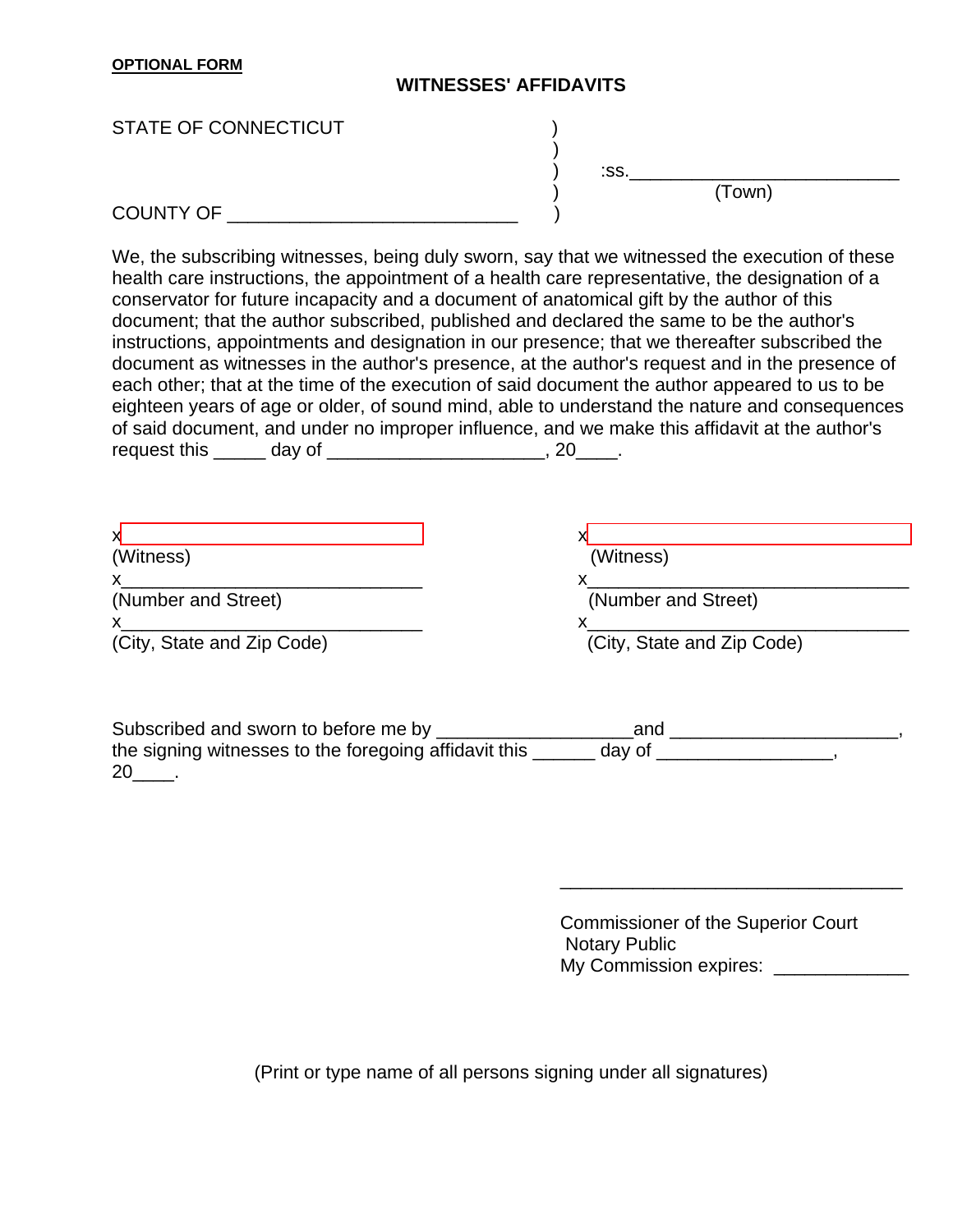## **APPOINTMENT OF HEALTH CARE REPRESENTATIVE FORM**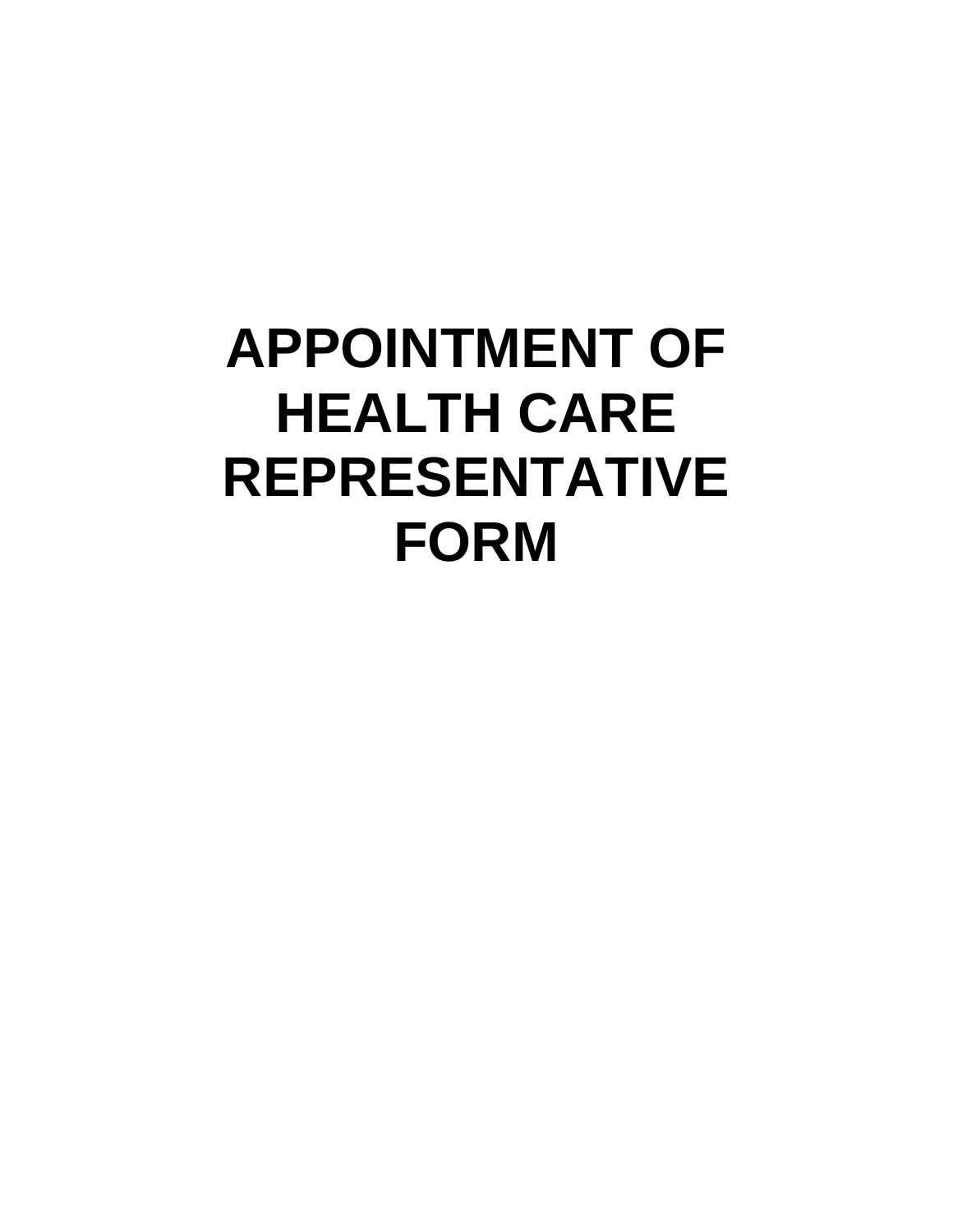#### **APPOINTMENT OF HEALTH CARE REPRESENTATIVE**

I understand that, as a competent adult, I have the right to make decisions about my health care. There may come a time when I am unable, due to incapacity, to make my own health care decisions. In these circumstances, those caring for me will need direction and will turn to someone who knows my values and health care wishes. By signing this appointment of health care representative, I appoint a health care representative with legal authority to make health care decisions on my behalf in such case or at such time.

I appoint **I** appoint **EXECUTE:** The most of the my health care representative. If my attending physician determines that I am unable to understand and appreciate the nature and consequences of health care decisions and to reach and communicate an informed decision regarding treatment **my health care representative is authorized to (1) accept or refuse any treatment, service or procedure used to diagnose or treat my physical or mental condition, except as otherwise provided by law, such as psychosurgery or shock therapy as defined in Conn. Gen. Stat. § 17a-540, and (2) make the decision to provide, withhold or withdraw life support systems**.

I direct my health care representative to make decisions on my behalf in accordance with my wishes as stated in a living will, or as otherwise known to my health care representative. In the event my wishes are not clear or a situation arises that I did not anticipate, my health care representative may make a decision in my best interests, based upon what is known of my wishes.

| If                          | is unwilling or unable to serve as my health care |
|-----------------------------|---------------------------------------------------|
| representative, I appoint   | to be my alternative                              |
| health care representative. |                                                   |

This request is made, after careful reflection, while I am of sound mind.

\_\_\_\_\_\_ / \_\_\_\_\_\_ / \_\_\_\_\_\_ (Date) X[\\_\\_\\_\\_\\_\\_\\_\\_\\_\\_\\_\\_\\_\\_\\_\\_\\_\\_\\_\\_\\_\\_\\_\\_\\_\\_\\_\\_\\_\\_](www.esign.com) 

#### **WITNESSES' STATEMENTS**

This document was signed in our presence by \_\_\_\_\_\_\_\_\_\_\_\_\_\_\_\_\_\_\_\_\_\_\_\_\_\_\_\_\_ the author of this document, who appeared to be eighteen years of age or older, of sound mind and able to understand the nature and consequences of health care decisions at the time this document was signed. The author appeared to be under no improper influence. We have subscribed this document in the author's presence and at the author's request and in the presence of each other.

| (Witness)                  | (Witness)                  |
|----------------------------|----------------------------|
|                            |                            |
| (Number and Street)        | (Number and Street)        |
|                            |                            |
| (City, State and Zip Code) | (City, State and Zip Code) |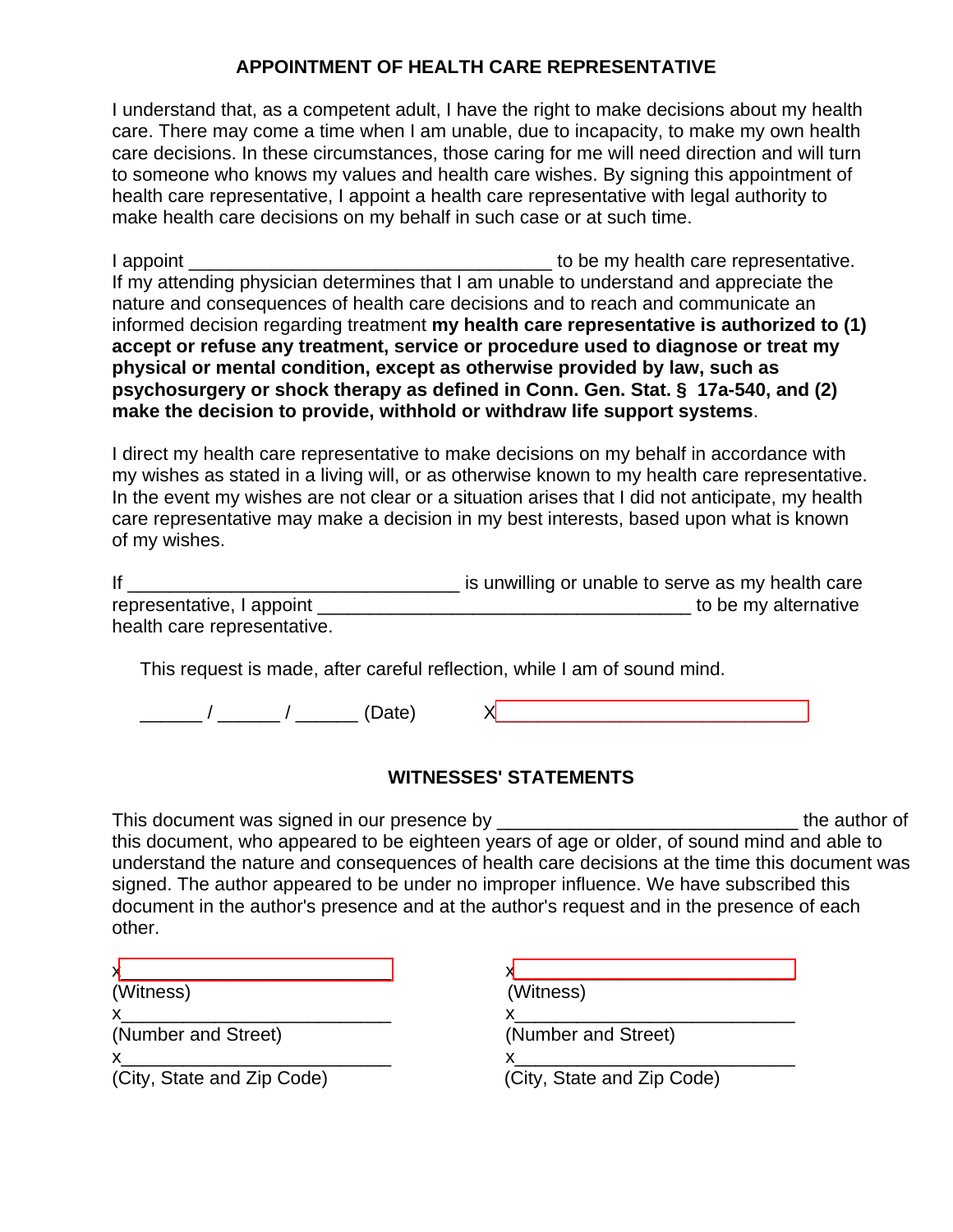#### OPTIONAL FORM

#### **WITNESSES' AFFIDAVITS**

| STATE OF CONNECTICUT |        |  |
|----------------------|--------|--|
|                      |        |  |
|                      | :SS.   |  |
|                      | (Town) |  |
| <b>COUNTY OF</b>     |        |  |

We, the subscribing witnesses, being duly sworn, say that we witnessed the execution of this appointment of a health care representative by the author of this document; that the author subscribed, published and declared the same to be the author's instructions, appointments and designation in our presence; that we thereafter subscribed the document as witnesses in the author's presence, at the author's request and in the presence of each other; that at the time of the execution of said document the author appeared to us to be eighteen years of age or older, of sound mind, able to understand the nature and consequences of said document, and under no improper influence, and we make this affidavit at the author's request this \_\_\_\_\_ day of

| - |
|---|
|   |

| x                          |                            |
|----------------------------|----------------------------|
| (Witness)                  | (Witness)                  |
|                            |                            |
| (Number and Street)        | (Number and Street)        |
| x                          |                            |
| (City, State and Zip Code) | (City, State and Zip Code) |

Subscribed and sworn to before me by \_\_\_\_\_\_\_\_\_\_\_\_\_\_\_\_\_\_\_and \_\_\_\_\_\_\_\_\_\_\_\_\_\_\_\_\_\_\_\_\_\_, the signing witnesses to the foregoing affidavit this \_\_\_\_\_\_ day of \_\_\_\_\_\_\_\_\_\_\_\_\_\_\_, 20\_\_\_\_.

> Commissioner of the Superior Court Notary Public My Commission expires: \_\_\_\_\_\_\_\_\_\_\_\_\_

> \_\_\_\_\_\_\_\_\_\_\_\_\_\_\_\_\_\_\_\_\_\_\_\_\_\_\_\_\_\_\_\_\_

(Print or type name of all persons signing under all signatures)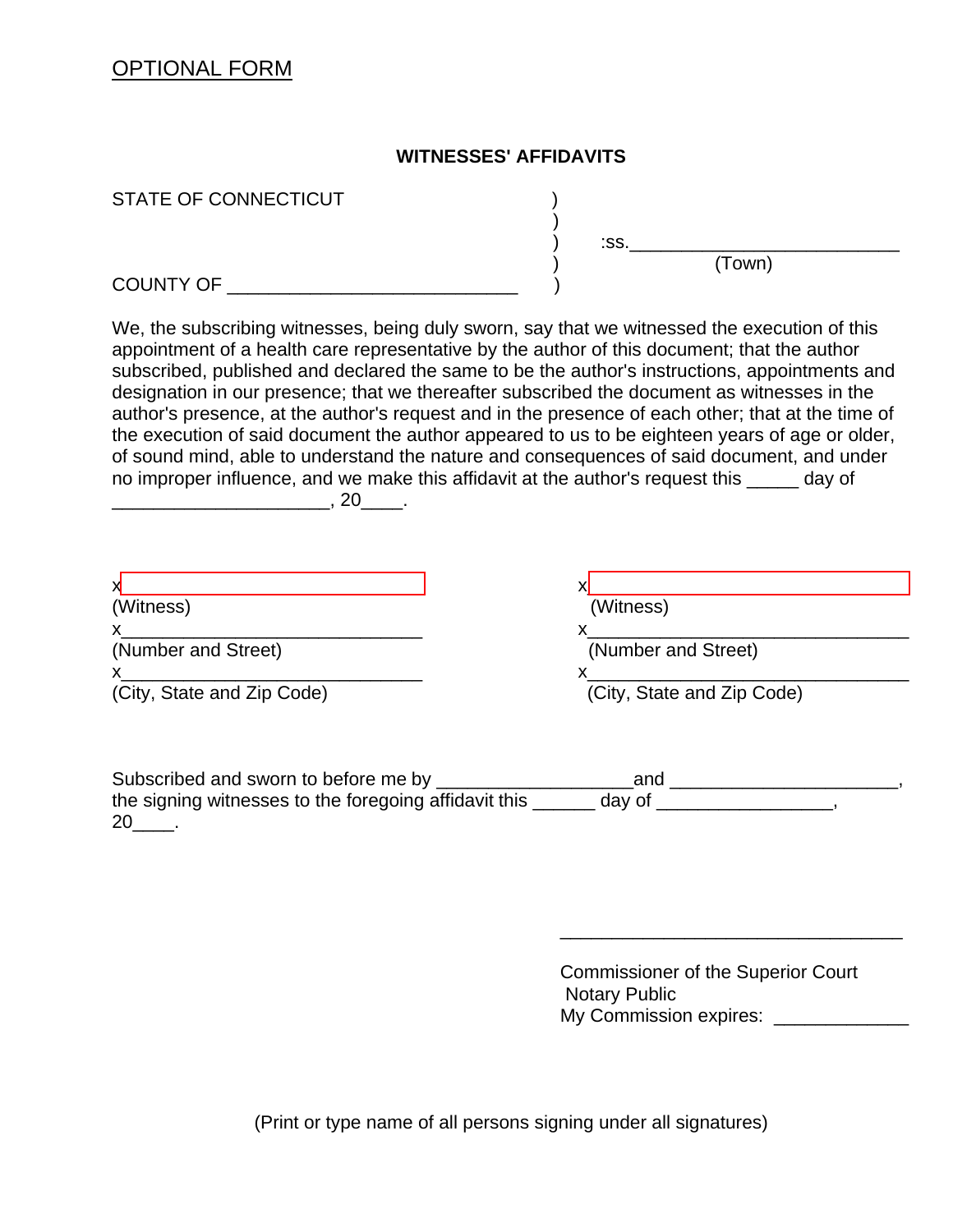## **LIVING WILL OR HEALTH CARE INSTRUCTIONS FORM**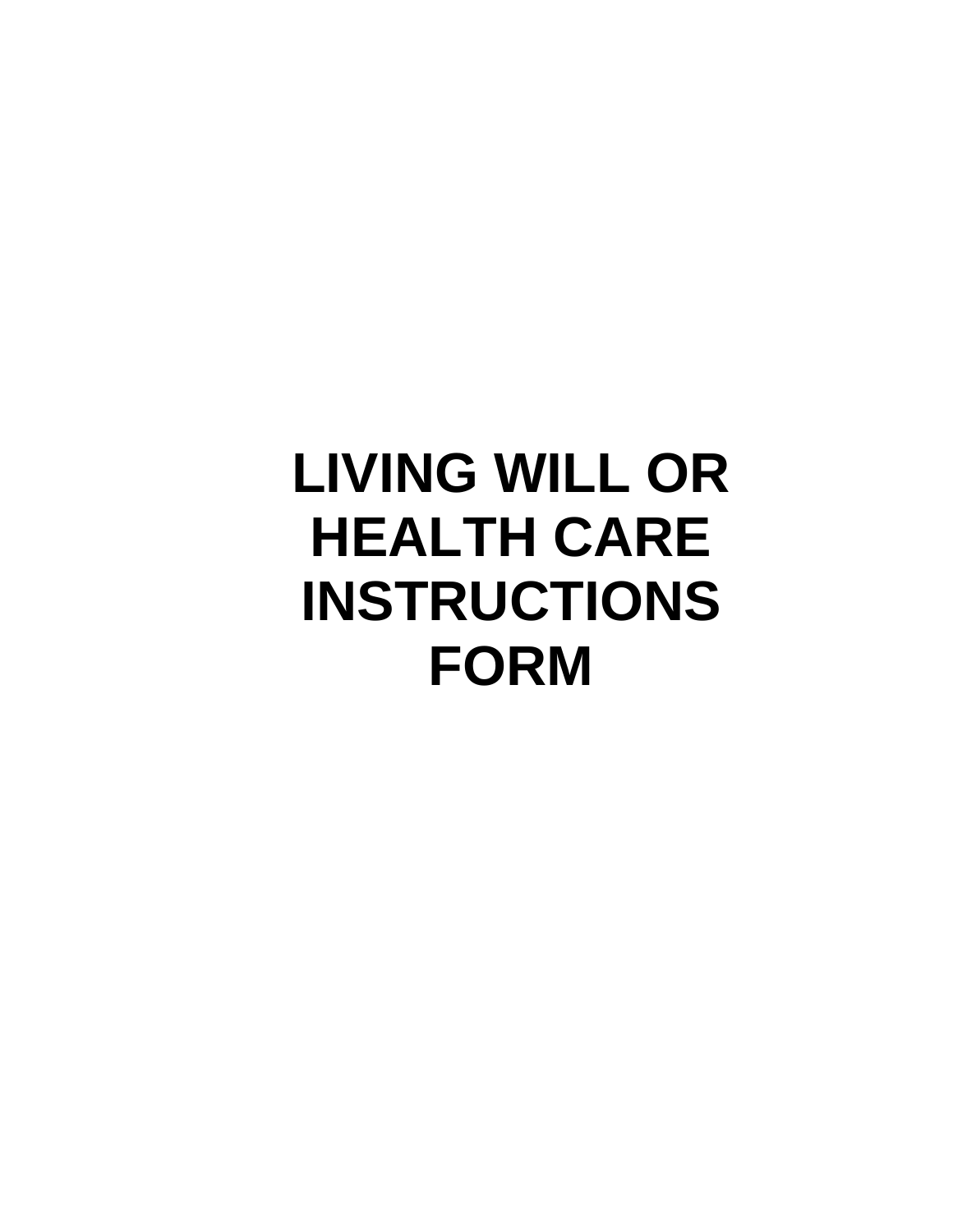#### **LIVING WILL or HEALTH CARE INSTRUCTIONS**

If the time comes when I am incapacitated to the point when I can no longer actively take part in decisions for my own life, and am unable to direct my physician as to my own medical care, I wish this statement to stand as a statement of my wishes.

**I, \_\_\_\_\_\_\_\_\_\_\_\_\_\_\_\_\_\_\_\_\_\_\_\_\_\_\_\_\_\_\_\_, the author of this document, request that, if my condition is deemed terminal or if I am determined to be permanently unconscious, I be allowed to die and not be kept alive through life support systems**.

By terminal condition, I mean that I have an incurable or irreversible medical condition which, without the administration of life support systems, will, in the opinion of my attending physician, result in death within a relatively short time. By permanently unconscious I mean that I am in a permanent coma or persistent vegetative state which is an irreversible condition in which I am at no time aware of myself or the environment and show no behavioral response to the environment.

#### *Specific Instructions*

Listed below are my instructions regarding particular types of life support systems. This list is not all-inclusive. My general statement that I not be kept alive through life support systems provided to me is limited only where I have indicated that I desire a particular treatment to be provided.

|                                                             | Provide | Withhold                                                |
|-------------------------------------------------------------|---------|---------------------------------------------------------|
| <b>Cardiopulmonary Resuscitation</b>                        |         |                                                         |
| Artificial Respiration (including a respirator)             |         | <u> 1980 - Johann John Stein, mars et al. (</u> † 1900) |
| Artificial means of providing nutrition and hydration       |         |                                                         |
|                                                             |         |                                                         |
|                                                             |         |                                                         |
| <u> 1989 - Johann Stoff, Amerikaansk politiker (* 1905)</u> |         |                                                         |
|                                                             |         |                                                         |
|                                                             |         |                                                         |
|                                                             |         |                                                         |
|                                                             |         |                                                         |
|                                                             |         |                                                         |
|                                                             |         |                                                         |

**I do want sufficient pain medication to maintain my physical comfort. I do not intend any direct taking of my life, but only that my dying not be unreasonably prolonged.** 

This request is made, after careful reflection, while I am of sound mind.

\_\_\_\_\_\_ / \_\_\_\_\_\_ / \_\_\_\_\_\_ (Date) X[\\_\\_\\_\\_\\_\\_\\_\\_\\_\\_\\_\\_\\_\\_\\_\\_\\_\\_\\_\\_\\_\\_\\_\\_\\_\\_\\_\\_\\_\\_](www.esign.com)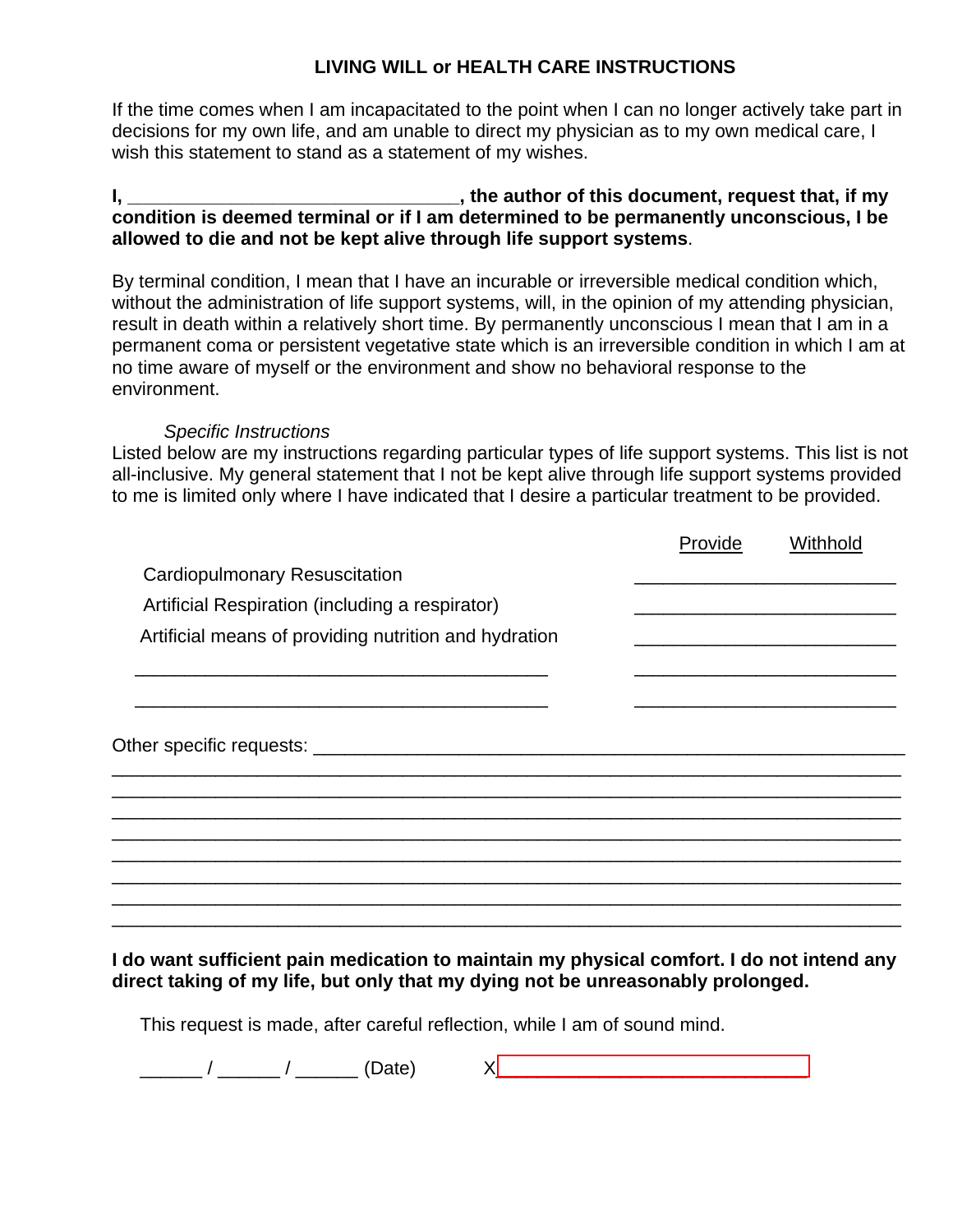#### **WITNESSES' STATEMENTS**

This document was signed in our presence by \_\_\_\_\_\_\_\_\_\_\_\_\_\_\_\_\_\_\_\_\_\_\_\_\_\_\_\_\_ the author of this document, who appeared to be eighteen years of age or older, of sound mind and able to understand the nature and consequences of health care decisions at the time this document was signed. The author appeared to be under no improper influence. We have subscribed this document in the author's presence and at the author's request and in the presence of each other.

(Witness) (Witness)

(Number and Street) (Number and Street) x\_\_\_\_\_\_\_\_\_\_\_\_\_\_\_\_\_\_\_\_\_\_\_\_\_\_ x\_\_\_\_\_\_\_\_\_\_\_\_\_\_\_\_\_\_\_\_\_\_\_\_\_\_\_

[x\\_\\_\\_\\_\\_\\_\\_\\_\\_\\_\\_\\_\\_\\_\\_\\_\\_\\_\\_\\_\\_\\_\\_\\_\\_\\_ x\\_\\_\\_\\_\\_\\_\\_\\_\\_\\_\\_\\_\\_\\_\\_\\_\\_\\_\\_\\_\\_\\_\\_\\_\\_\\_\\_](www.esign.com) 

x\_\_\_\_\_\_\_\_\_\_\_\_\_\_\_\_\_\_\_\_\_\_\_\_\_\_ x\_\_\_\_\_\_\_\_\_\_\_\_\_\_\_\_\_\_\_\_\_\_\_\_\_\_\_

(City, State and Zip Code) (City, State and Zip Code)